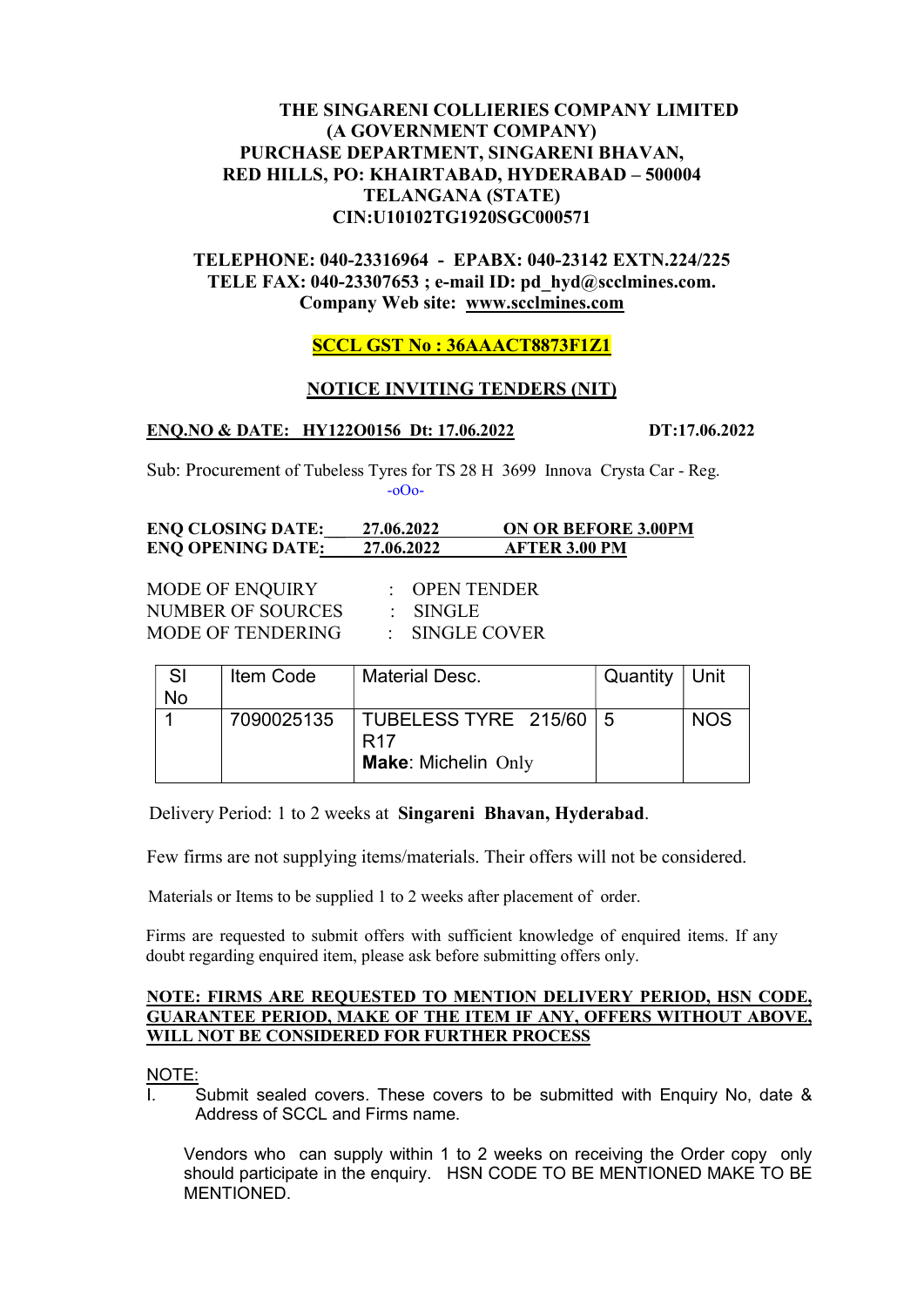- A. Offers are invited from vendors located in Hyderabad/Secunderabad vendors only will be considered.
- B. OFFER VALIDITY: Bidder shall keep the offer valid for a period of 4 months from the date of opening of the tenders. The offer with less validity period than stipulated is liable for rejection.
- C. GST(GOODS AND SERVICE TAX) registration certificate to be submitted along with material HSN/SAC CODE. The applicability of GST & other taxes, if any, in % shall be clearly mentioned an extra.
- D. The bidders offered without any GST & other taxes, their landed cost will be arrived by taking maximum GST% quoted by other bidders.
- A) GENERAL TERMS AND CONDITIONS
	- a. Validity, delivery period, GST, Warranty / Guarantee to be mentioned.
	- b. Tenders received after stipulated time and date will not be considered For whatsoever reasons thereof.
	- c. Quotation must be on a paper identifying the firm with telephone number etc. They should be clear and free from corrections and erasing.
	- d. Rate quoted by you should be valid for 120 days from the date of opening of tenders and no revision of rates will be permitted during the above period.
	- e. Rate should be quoted as per the sizes / units / makes / brands asked for otherwise such offers will not be considered.
	- f. The quantity shown in the enquiry is not firm and fixed. It may be increased /decreased.
	- g. The material is to be supplied as per the tender enquiry and should be delivered at Singareni Bhavan, Hyderabad no transportation charges will be paid separately

unless it is mentioned in the offer clearly. Mention whether the offer is Ex-showroom, Ex-work or delivery at our office, Hyderabad

- h. Samples of the items should be submitted in case, they are asked for in the enquiry
- i. Those who are having ready stocks, capable of supply of material as per the enquiry within the stipulated time only need to forward their offer.
- j. M/s SCCL deserves the right to reject any/all the tender (s) or accept any offer or part thereof without giving any reasons. Its decision in this matter will be final and binding on all the tender/(s).
- k. Sealed tenders can be dropped in the tender box in the Company Purchase Office at Hyderabad or can be sent by post / courier before the due date and time. Fax quotations are not accepted
- l. M/s SCCL will not, in any way, be responsible for any postal delay.
- m. Separate cover may be used for each quotation. Quotations of different enquiries put in single cover will not be considered.
- n. Payment will be made within 30 days after receipt of material at Singareni Bhavan, Hyderabad.
- o. YOU HAVE TO SUBMIT YOUR BANK DETAILS FOR RTGS/ONLINE PAYMENTS

## Tax retention clause:

 The supplier shall upload his Tax Invoice in the GSTN as per the provisions of the GST Act i.e., by 10th of the month subsequent to the month in which "Time of Supply" arises.

 In respect of orders where the entire order quantity is executed in phased manner through multiple invoices or where staggered payment is made, if the "Tax Invoice" is not uploaded within the time limits prescribed under GST Act, the tax amount will be withheld from the payment made against subsequent Invoice till such time the invoice is uploaded. The final payment is subject to compliance of all formalities under GST by the supplier.